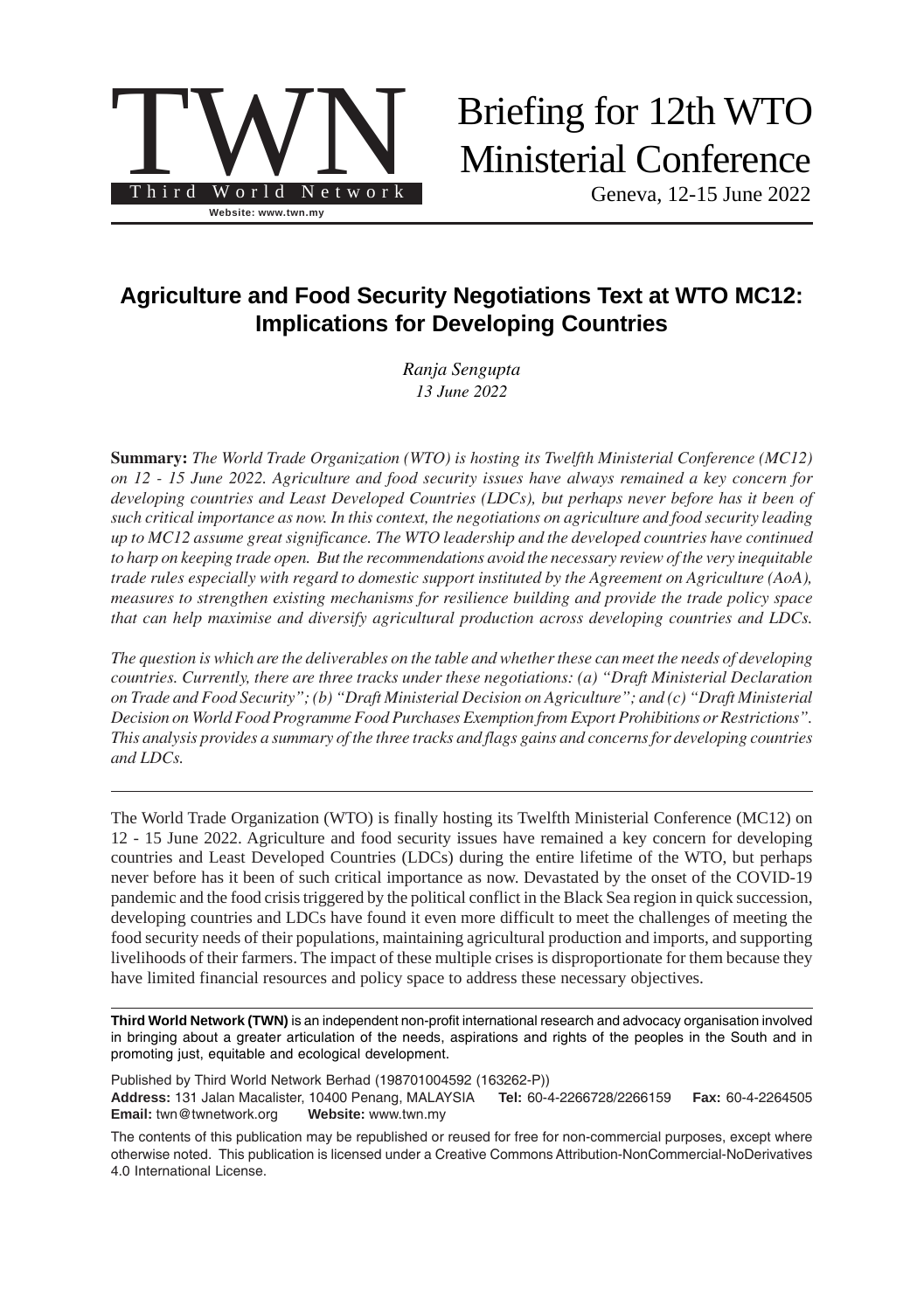In this context, the negotiations on agriculture and food security leading up to MC12 assume great significance. It is clear that countries depend on both domestic production and global trade for securing the necessary food supplies. The WTO leadership and the developed countries have continued to harp on keeping trade open, and even to use these crises in order to push for further market access into developing country markets. But the recommendations avoid the necessary review of the very inequitable trade rules especially with regard to domestic support instituted by the Agreement on Agriculture (AoA), measures to strengthen existing mechanisms for resilience building and provide the trade policy space that can help maximise and diversify agricultural production across developing countries and LDCs. This can directly meet their domestic food security needs but will also stabilize global markets by diversifying supplies, easing concentration and volatility.

The question is which are the deliverables on the table and whether these can meet the needs of developing countries. Currently, there are three tracks under these negotiations. All the three were being negotiated in the so-called "Green Room" with the participation of only a few invited Members under the leadership of the WTO Director-General (DG) Ms Ngozi Okonjo-Iweala, who then released the texts on 30 May to the WTO Membership as a restricted document.

On 10 June, the texts were released openly and submitted for the consideration of the Ministers at MC12. The first of these is a "Draft Ministerial Declaration on Trade and Food Security" (WT/MIN(22)/W/17). The second is the "Draft Ministerial Decision on Agriculture" (WT/MIN(22)/W/19 ) which includes a programme of action regarding the main negotiating issues. The third is a "Draft Ministerial Decision on World Food Programme Food Purchases Exemption from Export Prohibitions or Restrictions" (WT/ MIN(22)/W/18).

It is interesting that the drafts have no square brackets i.e. issues on which agreement is not yet reached, even while there are major issues still being discussed especially on the draft World Food Programme (WFP) Decision and on timelines for the permanent solution on public stockholding.

Negotiations are expected to continue perhaps till the end of the Ministerial on 15 June.

A summary analysis of the three tracks is provided below.

# **A. Draft Ministerial Declaration on Trade and Food Security** (WT/MIN(22)/W/17)

- 1. In comparison to some earlier versions of the draft, the Preamble of the 10 June version finally recognises the special needs of "developing countries, and particularly in least-developed and net food-importing developing countries". The richer countries do not face the challenges in the same way as developing countries, in particular Net Food Importing Developing Countries (NFIDCs) and LDCs. This Declaration must be primarily about their needs since first, they cannot often produce enough food to meet their needs, and second, because their financial resources are much more limited and are stretched to finance higher import bill on food especially under a situation of price inflation or supporting needs of their agriculture sector. Under the AoA their policy space also faces greater constraints leading to higher vulnerability under a situation of crisis.
- 2. The issue of augmenting domestic production in addition to productivity remains critically important and seems to have made it to this version of the document in both the Preamble and Paragraph 4. Increasing domestic production is not only a direct method of meeting domestic food security and livelihood concerns, but also will help support global trade by easing out volatilities by increasing exports and by diversifying sources of exports. It is not against the interest of having a better functioning global trade system. However, this is seen as a major threat by the developed countries as expanding production will surely challenge their market power over global agricultural markets. It is important for developing countries to hold on to this gain.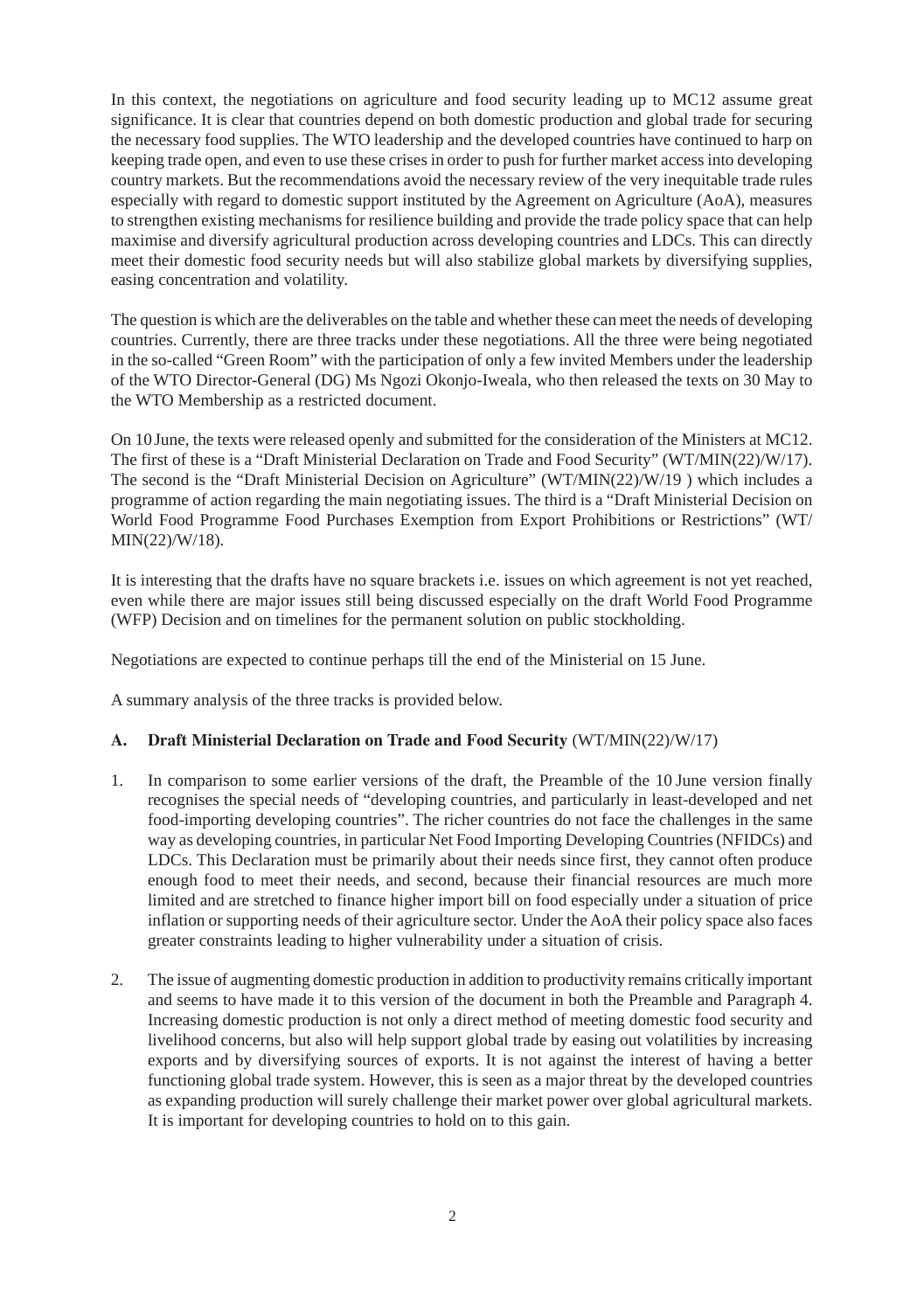- 3. Paragraph 4 reaffirms disciplines on export restrictions. Export restrictions are complex and need balance between the adverse impact on importing countries especially NFIDCs and LDCs, and the domestic food security needs of developing countries which are recognised by Article XI.2(b) of GATT and Article 12 (in particular 12.2) of the AoA. The way this paragraph stands now, it can be taken to imply that even NFIDCs and LDCs should take on additional obligations to not restrict exports even in a situation of crisis. This also pre-judges any outcomes on the negotiations, if any, on export restrictions as outlined under Paragraph 12 of the draft Decision on Agriculture. Even "soft rules" related to export restrictions should not prejudice negotiations in the future and erode policy space provided by the current WTO Agreements.
- 4. Paragraph 5 is extremely problematic as it advances the language earlier adopted by the G7 countries to "ensure that any emergency measures introduced to address food security concerns shall minimize trade distortions as far as possible; be temporary, targeted, transparent, and proportionate". This reinforces Paragraph 4 in attempting to limit export restrictions and other emergency measures. More important, without any Special and Differential Treatment (S&DT), all WTO Members including NFIDCs and LDCs are asked to agree to endeavour to restrict the existing flexibilities if they comply with all these additional tests currently not all required by WTO rules. At a minimum, Paragraph 5 is a commitment that will make it politically more difficult for LDCs and developing countries to impose emergency measures to address food security. At worst, these restrictions in Paragraph 5 may lead to a subsequent agreement that affects the interpretation and thus restricts existing flexibilities such as GATT Art XI.2(a).
- 5. The Nairobi Decision on export competition is re-affirmed in Paragraph 7. However it was already agreed in 2015 and should have been implemented by now. This amounts to a mere re-affirmation and does not provide any additional benefit.
- 6. The NFIDC Decision of 1994 is reaffirmed under Paragraph 8. This was much needed but it refers only to addressing the adverse impacts brought on by the reform programme under the AoA. It is true that the current challenges are exacerbated by the impact of AoA reform across the developing world. The scope needs to be extended to specifically address current challenges including impacts of crises, for it to offer concrete additional benefits to NFIDCs and LDCs.
- 7. Paragraph 9 recognises that food stocks "contribute to the realization of Members' domestic food security objectives and encourage Members with available surplus stocks to release them on international markets consistently with WTO rules". However, it is WTO rules for example the Bali Peace Clause that prevent Members from doing so. This does not allow exports even for humanitarian aid purposes or requested by a country in need under a situation of crisis. It may be interesting to compare this paragraph with the Safeguard provision in the joint proposal by G33, ACP and the African Group (JOB/AG/229) which includes such a provision.
- 8. There has been a massive push to include the carrying forward of the "reform" process as articulated under Article 20 of the AoA under paragraph 12. It had been deleted in earlier versions but has made a comeback in the current version. However Article 20 does not take into account the progress made in the Doha Round which is critical for developing countries and may relegate the Rev.4 or the 2008 Draft Modalities text to nothing. The "reform" word is being used by developed countries to mean further opening up of agricultural markets of developing countries and LDCs but does not address the adverse impacts stemming from the current rules and their implementation.

# *Gaps*

1. This Declaration must include language on the necessity to conclude mandated negotiations on key issues of interest to developing countries and LDCs, outcomes on which are not agreed yet. These include the permanent solution on Public Stockholding for Food Security Purposes; a Special Safeguard Mechanism; issues related to cotton especially with regard to domestic subsidies; and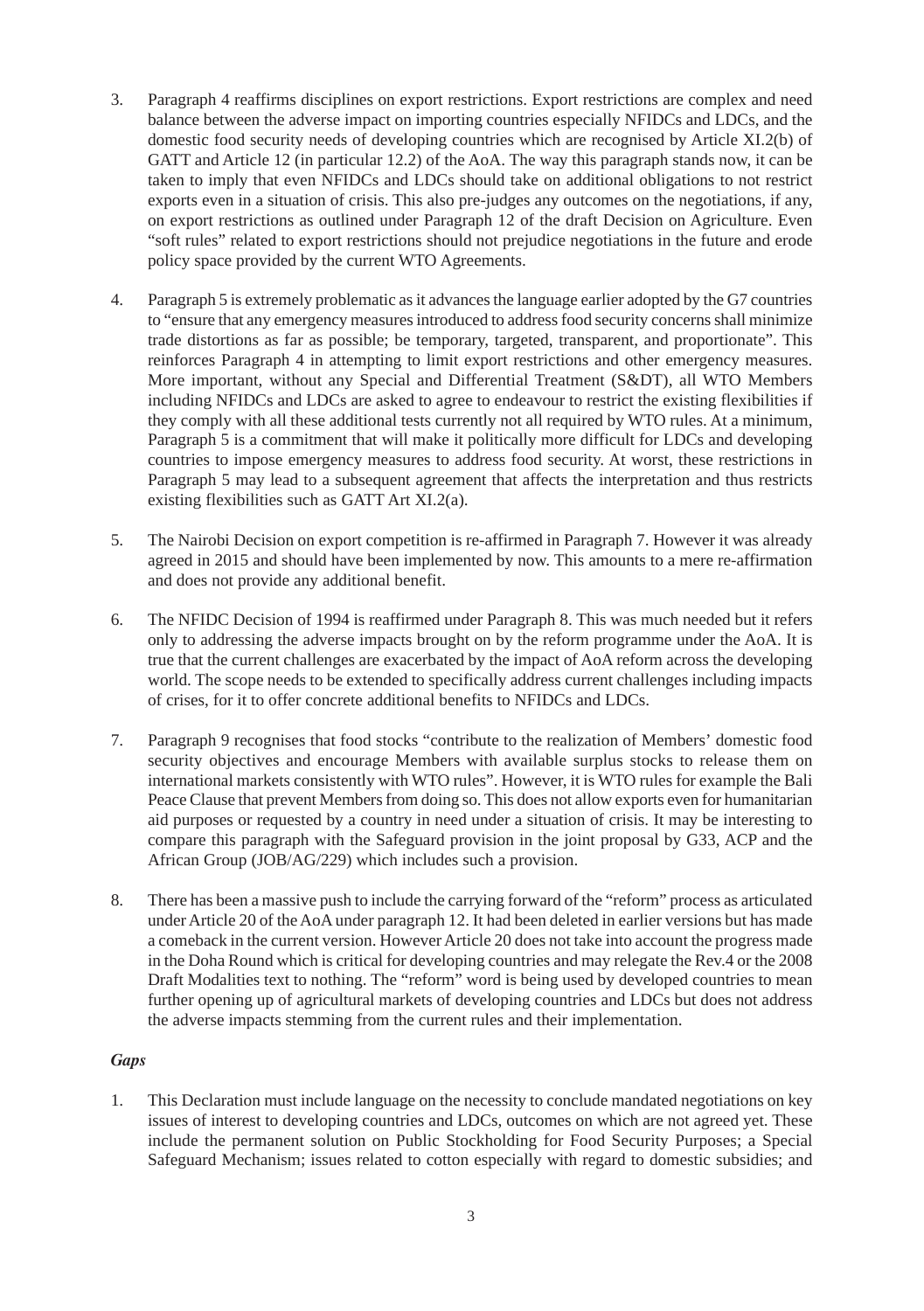domestic support disciplines that integrate S&DT. If concluded, these could have provided the necessary tools and addressed much of the perennial vulnerabilities that developing countries and LDCs face which are further aggravated during a crisis.

2. The Declaration also needs to remind the WTO Membership and the world about the need for policy space, with a special focus on developing countries and LDCs, for meeting critical objectives such as maximising and diversifying global production and trade both in terms of products and suppliers, supporting farmers' livelihoods, providing long term food security, and building resilience against crises.

**Overall, this Declaration delivers nothing extra for developing countries**. It just reaffirms existing commitments but provides no new tools to developing countries and LDCs. It advances the interest of developed countries in promoting the issue that they have been pushing even in the negotiations on agriculture which is to extract more obligations related to disciplines on export restrictions. The primary objective of a Declaration on Trade and Food Security should be to benefit developing countries, NFIDCs and LDCs. But unless the language is considerably strengthened this purpose will not be served. It must also highlight the issue of critical interest to them, that of stocktaking of, and addressing, the unfair and inequitable AoA rules and expanding policy space for augmenting production across these countries.

It is important to note that Egypt has submitted a draft Ministerial Decision on WTO Response to Food Insecurity in NFIDCs and LDCs (WT/MIN(22)/W/11, 9 June 2022) on behalf of NFIDCs and LDCs, while Sri Lanka has submitted a draft Ministerial Declaration on the WTO Response to the Food Security Crisis (WT/MIN(22)/W/14, WT/GC/W/848/Rev.1 G/AG/W/220/Rev.1, TN/AG/53/Rev.1 WT/COMTD/ W/267/Rev.1, 10 June 2022). These would be important documents to watch and promote as more constructive alternatives to the Trade and Food Security proposal.

# **B. Draft Ministerial Decision on Agriculture** (WT/MIN(22)/W/19)

Key issues on agriculture have been undergoing negotiations for MC12 since 2020-20211 . The draft Decision tabled by the DG includes work programmes on the various pillars: Domestic Support, Public Stockholding for Food Security Purposes (PSH), Market Access, Special Safeguard Mechanism (SSM), Export Restrictions, Export Competition, Cotton and Transparency.

- 1. In spite of strong proposals from the developing countries, the Draft Ministerial Decision on Agriculture again pushes key mandated issues to MC13 and beyond, such as the permanent solution on PSH, the SSM and Cotton, which are absolute "must" for building long-term stability and resilience to crises across the developing world. There is a need to push for MC13 deadlines for SSM and Cotton (assuming PSH will be delivered by MC12, see below), pinning down dates for outcomes and even entry into force.
- 2. However, the push for disciplines on domestic support which was overtaken by large players within the Cairns group (a group of farm product exporting countries within the WTO), export restrictions, market access and transparency seem to have gained ground.
- 3. In a win for developing countries compared to earlier drafts of this Decision, the Preamble of the current Draft recognises language from the Preamble of the AoA "that special and differential treatment for developing countries is an integral element of the negotiations". S&DT is also recognized in paragraph 1 of the Decision*.*

<sup>1</sup> For an analysis of key issues that were being discussed up to November 2021, see Sengupta, Ranja (2021): "Agricultural negotiations for MC12: A factsheet for developing countries" TWN Briefing for 12<sup>th</sup> WTO Ministerial Conference, [https:/](https://twn.my/title2/briefing_papers/MC12/briefings/Agri%20factsheet%20TWNBP%20MC12%20Sengupta.pdf) [/twn.my/title2/briefing\\_papers/MC12/briefings/Agri%20factsheet%20TWNBP%20MC12%20Sengupta.pdf](https://twn.my/title2/briefing_papers/MC12/briefings/Agri%20factsheet%20TWNBP%20MC12%20Sengupta.pdf)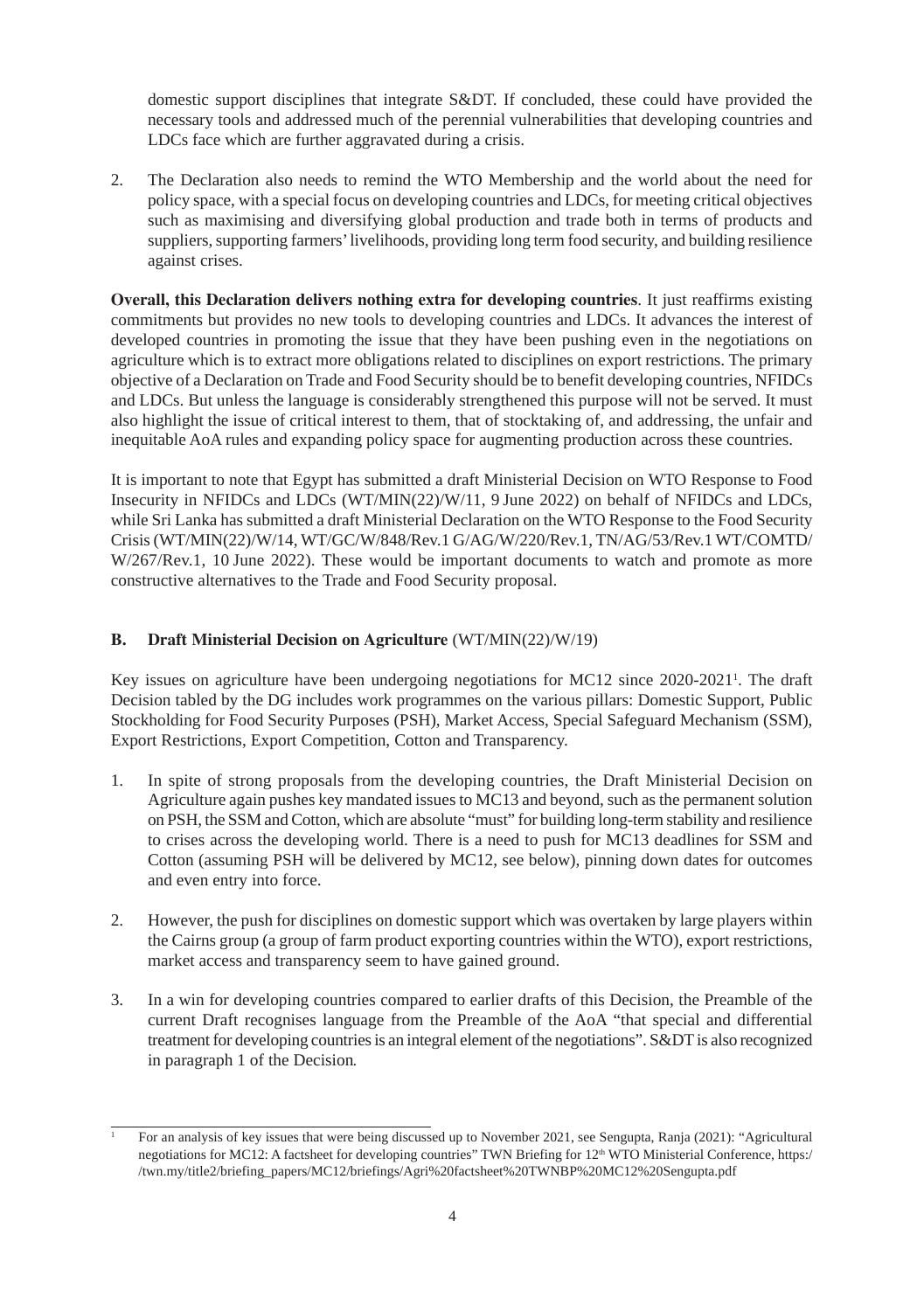- 4. Another win has been the inclusion of the language on production given the resistance from developed countries. The Preamble recognises the objective to "implement resilient agricultural practices, enhance productivity and production".
- 5. Unfortunately, as in the case of the Draft Declaration on Trade and Food Security, the Draft Decision on Agriculture pushes the "reform agenda" based on Article 20 of the AoA without doing a stocktaking of the AoA. This is evident from the language under both the Preamble as well as the Domestic Support pillar which says negotiations will be carried out "…in accordance with the reform programme provided for in Article 20 of the AoA". In fact even this Decision or track was referred to as one on "*agricultural reform*" by the DG in her list of deliverables whereas such Ministerial Decisions including issue specific decisions and work programmes have always been referred to as Decisions on "Agriculture" in the past.

Below are highlights of some critical issues related to some of the pillars.

#### *Public Stockholding for Food Security Purposes*

The most important battle has been on the deadline for the permanent solution on public stockholding for food security purposes. The mandated outcome was promised to be delivered by the 2017 Buenos Aires Ministerial Conference. However, in spite of several proposals submitted by the G33 over the past few years including in 2021, and another proposal submitted by the African Group in 2021, the opponents had refused to engage in negotiations.

Developing countries and LDCs need to use this policy tool in order to support both producers and poor consumers and such programmes have been much used during the pandemic and the current food crisis. However the Peace Clause under the Bali Decision of 2013 does not cover programmes not in existence in 2013, is limited to staple crops, and includes very difficult safeguard and notification conditions that are almost impossible to meet. Further the problem with a fixed "External Reference Price" (ERP) pegged to 1986-88 prices serving as the basis of calculation of price support subsidies continue to inflate this subsidy in a manner completely detached from the reality of today.

In a recent submission<sup>2</sup>, nearly 80 countries of the African Group, the ACP and the G33 have made a new proposal on Public Stockholding for Food Security Purposes (JOB/AG/229, 31 May 2022). This is an important political statement of serious commitment to resolving this issue. There are many improvements also related to substance, regarding operational Paragraph 2, safeguards, the updating of the ERP and "eligible production" which currently inflate the subsidy irrationally.

Under this Draft Decision, the permanent solution is again postponed to MC13 in 2023, and that deadline is also rather open as the Members "undertake to continue ... negotiations and work towards agreeing and adopting a permanent solution to the PSH issue by MC13" (Paragraph 5).

However there is an interesting footnote shift reflecting the power relations within the WTO. Even in the 8June version of this Decision (JOB/AG/232) a footnote to the section on PSH said "*In case a permanent solution to the issue of public stockholding for food security purposes is not adopted at MC12. [Comment: This footnote will be reviewed in the final version of the text to be forwarded to Ministers.]*"3 . This acknowledged the demand from the G33, ACP and the African Group that the permanent solution should be agreed by MC12. This footnote was much opposed by the US, EU and Members of the Cairns group.

In a rapid transformation, the 10 June version of the footnote now says "*this proposed Decision acknowledges that some Members have submitted proposals on a permanent solution on PSH for consideration by Ministers*". This seems to eliminate all possibility of an outcome on PSH by MC12. It remains to be seen if the MC12 deadline is still pursued by Members of the G33, ACP and the African Group.

<sup>2</sup> https://twn.my/title2/wto.info/2022/ti220604.htm

<sup>3</sup> https://twn.my/title2/wto.info/2022/ti220608.htm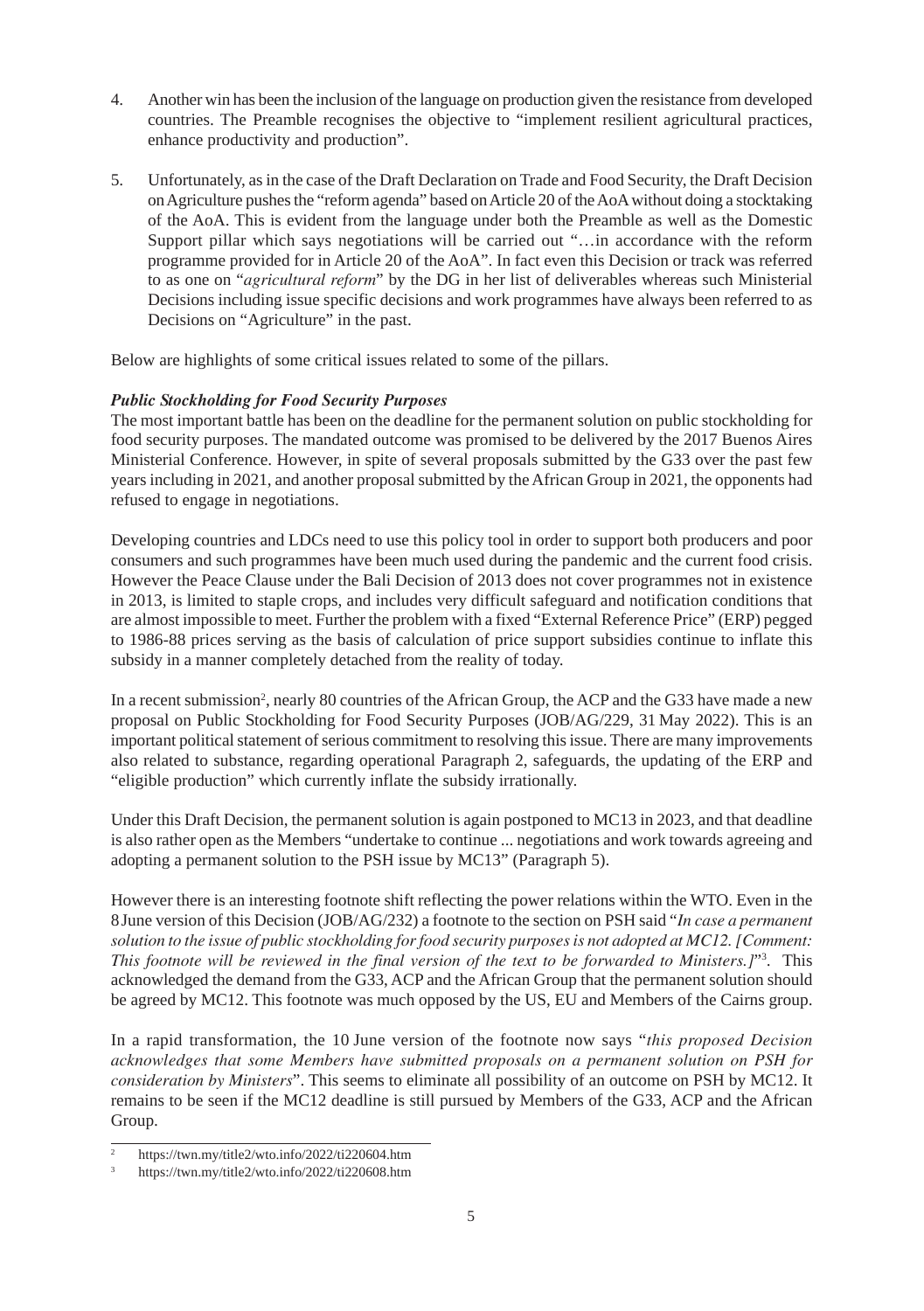Another interesting footnote (No.2) relates to the ERF. Footnote 2 says "*this issue would be considered more broadly in the context of current AoA disciplines*". This is an attempt to link it with broader disciplines on domestic support. There is a need for clarification on what this means. The ERF (as referred in Paragraphs 8 and 9, Annex 3, AoA) refers only to market price support. If it is reviewed and updated it will impact all of Article 6.4 domestic support subsidies, some of which may be shown under extra Aggregate Measurement of Support (AMS) entitlements enjoyed by a few WTO Members. However, the AMS entitlements are themselves fixed and should be reduced on that basis. Further, with a more realistic calculation of Article 6.4 subsidies, developing countries should oppose the current proposals on domestic support that imposes a proportionately higher burden on developing countries and even LDCs<sup>4</sup>.

#### *Domestic Support*

Paragraph 4 on domestic support suggests that modalities will be agreed and adopted by MC13 and that "the needs of low-income or resource-poor farmers in developing countries shall be taken into account in these negotiations". Now effective and comprehensive S&DT should be integral to any discussion on domestic support, especially in the light of the attack on *de minimis* (Article 6.4) and Development Box (Article 6.2) support, and not be limited simply to exemptions for low-income or resource-poor farmers in developing countries.

There has been an important improvement in the draft. An earlier formulation suggested that "*all Members will be expected to contribute to the outcome in these negotiations according to the modalities to be agreed by Members*" which implied that all Members including LDCs will necessarily need to take on obligations regarding disciplines. The current draft says "*Members' contributions to the outcomes of these negotiations will be determined according to modalities to be agreed by Members*" which allows more flexibilities and does not pre-judge the outcomes of any future negotiations on domestic support in Special Sessions of the Committee on Agriculture.

#### *Export restrictions*

For the reasons discussed above in section A on Trade and Food Security, disciplines related to export restrictions need to be balanced. Article XI of GATT and Article 12 of the AoA already lay out the disciplines quite clearly and articulates this need for balance through exemption provisions under GATT Article XI.2(b) and S&DT provisions under Article 12.2. Any disciplines on export restrictions should work within the mandate of GATT XI.2 and Article 12, AoA and not go beyond the mandate. It is important to note that if obligations are extended, then even NFIDCs and LDCs may have to take these on and they may not be able to limit exports to ensure domestic food security even in a situation of shortage.

# *Transparency*

The draft seems to indicates an almost immediate discussion and application of transparency related actions. In addition, as evident in the Chair's texts circulated in 2021, market access-related commitments are being pushed in through transparency provisions. Higher notification obligations related to the use of tariffs may make it more difficult to respond to critical situations by increasing tariffs. Further, involvement of the WTO Secretariat to provide data on Members should only be at their request and with their consent.

# **C. The Draft Decision on World Food Programme** (WT/MIN(22)/W/18)

The Draft Ministerial Decision on World Food Programme Food Purchases Exemption from Export Prohibitions or Restrictions places obligations not to restrict exports to WFP, but provides safeguards by allowing Members to ensure their domestic food security in accordance with relevant provisions of the WTO Agreements. Given WFP's work on providing humanitarian food aid this Decision is a step taken to address global food security challenges. It is seen as a low-hanging fruit in MC12.

<sup>4</sup> For a detailed analysis of the Chair's 29 July 2021 text on domestic support, see Sharma, S.K., Das, A., Neogi, S., Lahiri, T. and Mathur, P. (2021): "Agricultural Domestic Support Negotiations at the 12th Ministerial Conference: Diluting the Development Agenda", Working Paper No. CWS/WP/65, Centre for WTO Studies, Delhi.